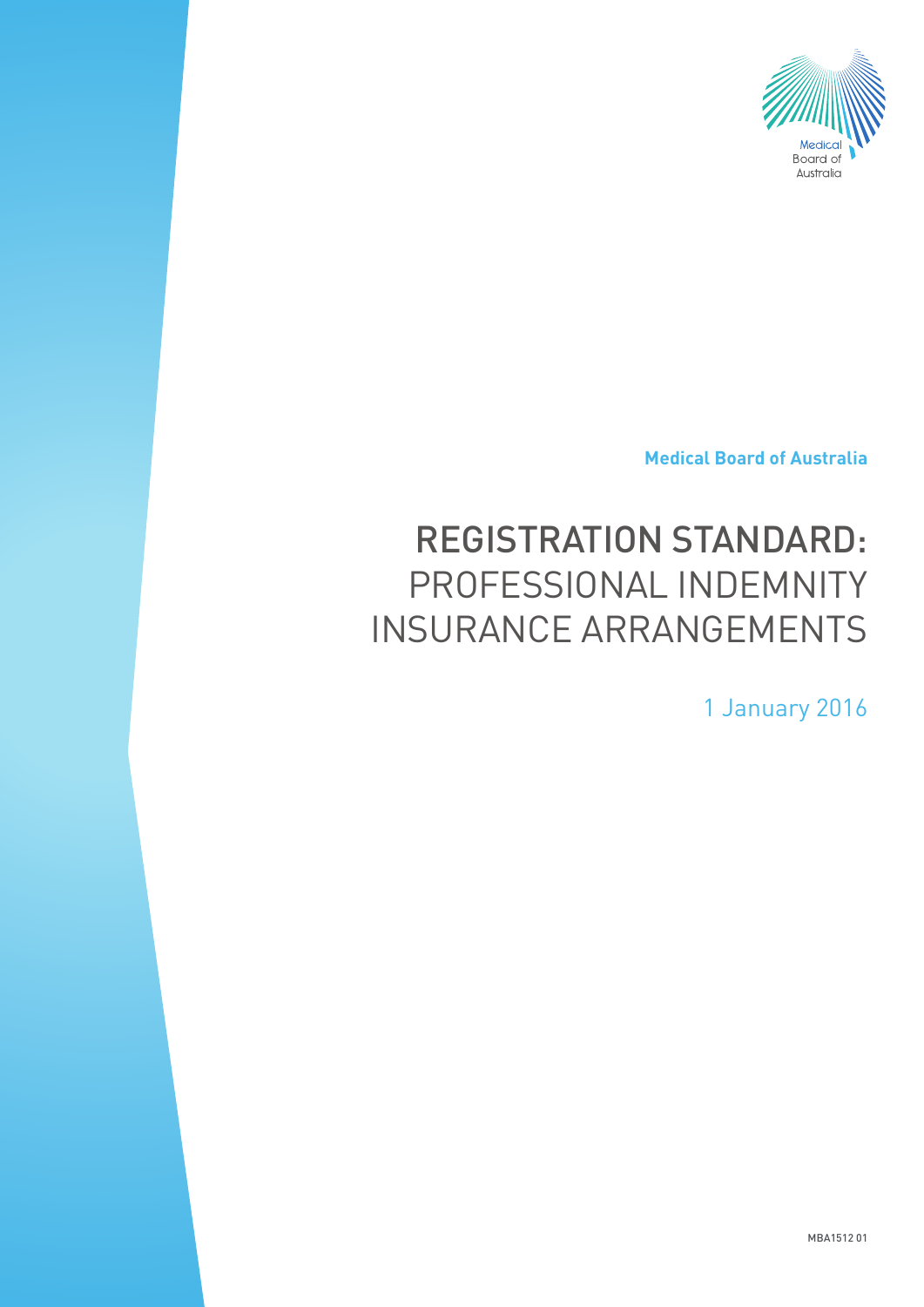# REGISTRATION STANDARD: PROFESSIONAL INDEMNITY INSURANCE ARRANGEMENTS



# **Summary**

This registration standard sets out the Medical Board of Australia's requirements for professional indemnity insurance (PII) arrangements for medical practitioners.

# **Does this standard apply to me?**

This standard applies to all registered medical practitioners except those with non-practising registration. It does not apply to registered students.

## **What must I do?**

When you practise as a medical practitioner, you must ensure that you are insured or indemnified for every context in which you practise. This applies to all practice contexts, including private and public practice, self employed practitioners, those employed or contracted by others or working in an unpaid or volunteer capacity.

To meet this registration standard, you must fulfil the requirements set out in one of the following categories.

If you are specifically precluded from cover for any aspect of practice under your insurance or indemnity arrangements, you must not practise in that area.

The following is a guide to the usual nature of PII arrangements for particular practice contexts.

#### **1. Private practice**

Insurance while practising in Australia, with an insurer registered with the Australian Prudential Regulation Authority and who meets the minimum product standards that apply to all medical indemnity insurers as defined in the *Medical Indemnity (Prudential Supervision and Product Standards) Act 2003 (Cth)*. The insurance cover must include appropriate retroactive cover for otherwise uncovered matters arising from prior practice undertaken in Australia.

#### **2. Employment or contractual arrangements in the public sector**

Medical practitioners who are employed in the public sector or who work in the public sector

under a contractual arrangement may have cover under a master policy, an employer's indemnity arrangements, or be covered by legislation.

#### **3. Other indemnified employer**

Medical practitioners who are employees or have a contractual arrangement with a non-government employer may be covered by third party insurance arranged by the employer.

### **Are there exemptions to this standard?**

The following registered medical practitioners are exempt from requiring PII:

- where the scope of medical practice of an individual medical practitioner does not include the provision of health care or medical opinion in respect of the physical or mental health of any person
- where a medical practitioner has statutory exemption from liability. That is, they are employed as a medical practitioner or are in another arrangement and are exempted from liability under state or commonwealth legislation
- medical practitioners who are registered in Australia but are practising exclusively overseas.

Note: run-off cover is required for past practice in Australia.

### **What does this mean for me?**

The National Law provides that a registered health practitioner must not practise their profession unless appropriate professional indemnity insurance arrangements are in force in relation to the practitioner's practice of the profession (section 129 of the National Law).

#### **When you apply for registration**

When you apply for registration, you must declare that you will not practise the profession unless you have professional indemnity insurance arrangements in place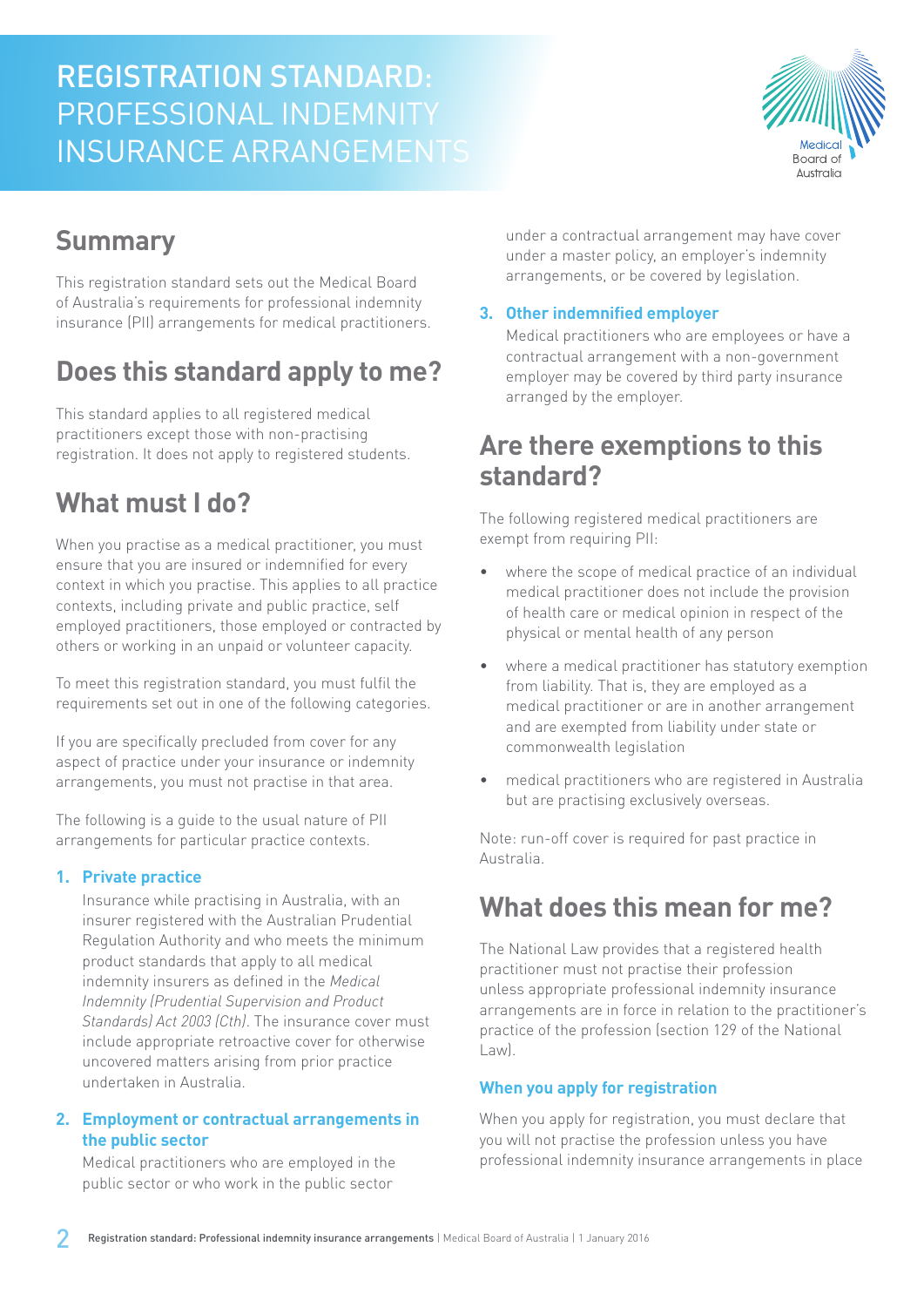# REGISTRATION STANDARD: PROFESSIONAL INDEMNITY INSURANCE ARRANGEMENTS



that meet this standard. This is a requirement under the National Law.

#### **At renewal of registration**

You will be required to declare annually at renewal of registration:

- whether during the preceding period of registration, you practised the profession in accordance with the requirements of this standard, and
- that you will not practise the profession unless you have PII arrangements in place that are consistent with this standard.

#### **During the registration period**

You must notify the Board within seven days if you no longer have appropriate professional indemnity insurance arrangements in place in relation to your practice that meets the requirements of this standard (section 130 of the National Law).

Your compliance with this standard may be audited from time to time.

#### **When you cease practice**

When you decide to cease practice in Australia, you must take out appropriate run-off cover for matters that would otherwise be uncovered arising from previous practice as a registered medical practitioner.

#### **Evidence**

The Board may, at any time, require you to provide evidence that you have appropriate PII arrangements in place.

If you hold private insurance in your own name, you must retain documentary evidence of your insurance for five years for audit purposes.

If you are covered by a third party insurance arrangement, you are not required to obtain documentary evidence of the insurance policy unless the Board requests it. If requested by the Board, you must provide a certified copy of the certificate of currency or a letter from the third party declaring that you are covered.

### **What happens if I don't meet this standard?**

The National Law establishes possible consequences if you don't meet this standard, including that:

- the Board can impose a condition or conditions on your registration or can refuse your application for registration or renewal of registration, if you don't meet a requirement in an approved registration standard for the profession (sections 82, 83 and 112 of the National Law)
- practising without appropriate PII arrangements, or failing to notify the Board within seven days that appropriate PII arrangements are no longer in place, is not an offence but may be behaviour for which health, conduct or performance action may be taken (sections 129 and 130 of the National Law), and
- registration standards, codes or guidelines may be used in disciplinary proceedings against you as evidence of what constitutes appropriate practice or conduct for health professionals (section 41 of the National Law).

### **More information**

The provision of professional indemnity insurance is governed by the *Medical Indemnity (Prudential Supervision and Product Standards) Act 2003 (Cth)*.

Medical practitioners who are taking out their own PII are advised to ensure that their:

- PII provider is registered with the Australian Prudential Regulation Authority as a general insurer or that it is a Lloyd's underwriter, and
- PII is provided through a contract of insurance.

Further information is available on the Medical Board of Australia website.

The Australian Prudential Regulation Authority website contains a list of registered general insurers.